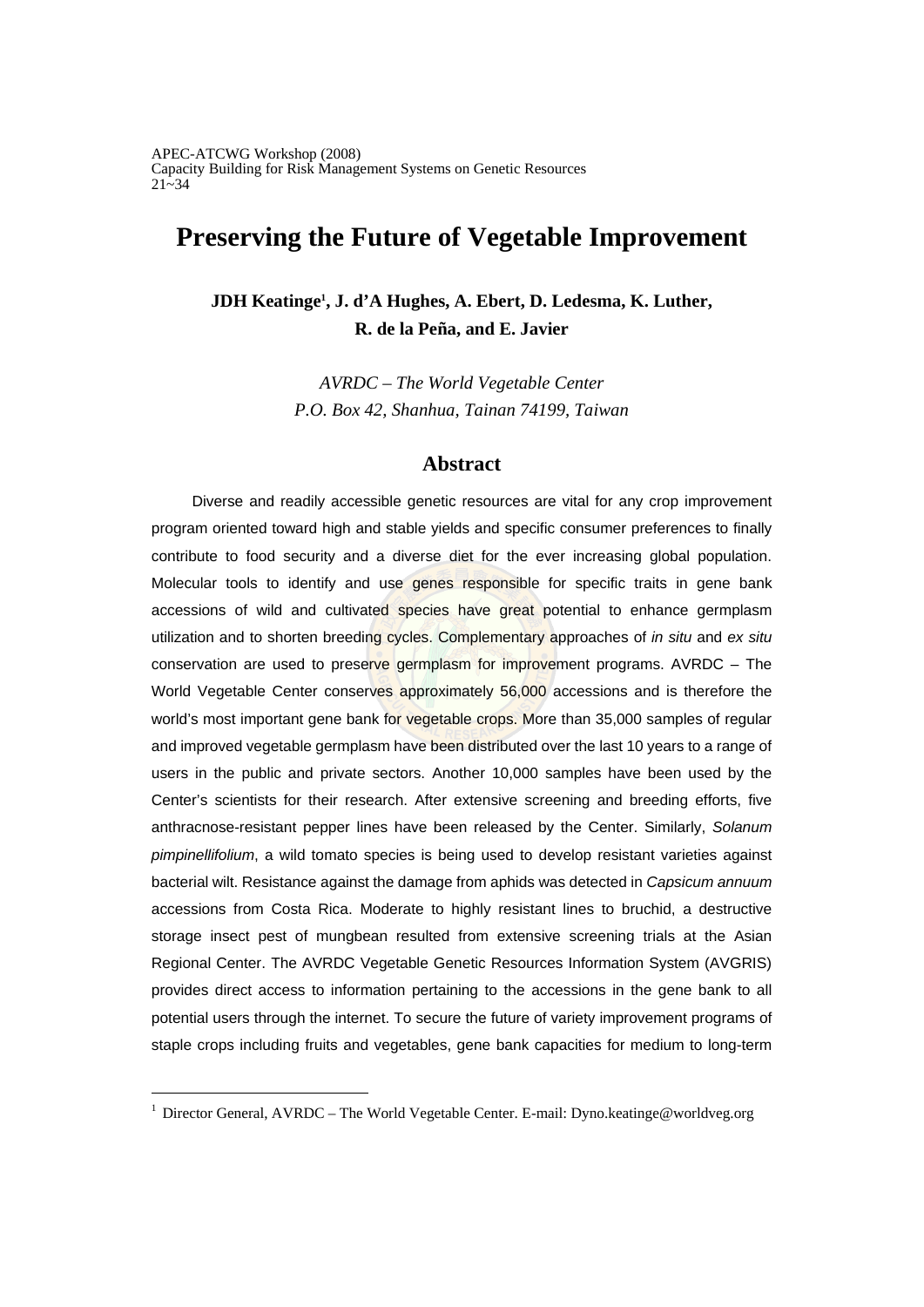conservation, germplasm characterization and evaluation, and information exchange need to be given priority attention.

# **Introduction**

The foundation of the current world food supply is based on thousands of years of crop selection and improvement carried out on traits of wild species (McCouch, 2004). The present-day cultivated breeds are descendants of wild species which had low yields and poor eating quality, but nevertheless provided the modern varieties with genes that can enhance crop performance. Over 60 years ago, Vavilov drew attention to the potential of crop relatives as a source of genes for improving crop performance (Vavilov, 1940, as cited by Tanksley & McCouch, 1997). This possibility motivated the setting up of gene banks which initially were focused on species that are closely related to 'exotic' crops. However, the future productivity of all agricultural crops – both exotic and local – can only be ensured if collection and preservation of genetic variation in genebanks is tied in with active utilization of the materials in the collection (Tanksley & McCouch, 1997).

There is no a single country that is self-sufficient in genetic resources for food and agriculture. All countries greatly depend on plant genetic resources for food and agriculture from other parts of the world for their food production and sustainable agricultural development. Concern over the dramatic loss of agrobiodiversity in farmers' fields and in nature has led to efforts to conserve plant germplasm in several *ex situ* collections maintained by national and international research centers throughout the world. According to FAO, approximately 6.1 million accessions of plant genetic resources for food and agriculture are currently stored in over 1400 recorded genebanks around the world (Hodgkin and Anishetty, 1998).

Genetic resources are vital for the world's future. All living things exist in a range of forms and types and this diversity must be preserved. Collecting and conserving this diversity in a form that will serve for current and future use for food and other purposes is essential for the survival of mankind. In terms of botanical diversity, there are around 400,000 known species of plants (*www.bgci.org/conservation*) and many are yet awaiting to be described. However, of this tremendous biological diversity, only a small number of species is currently preserved in *ex situ* or *in situ* collections of plant genetic resources. The Kew's Millennium Seed Bank worldwide collaboration, for example, only aims to safeguard approximately 24,000 plant species (Kew's MSB, 2004).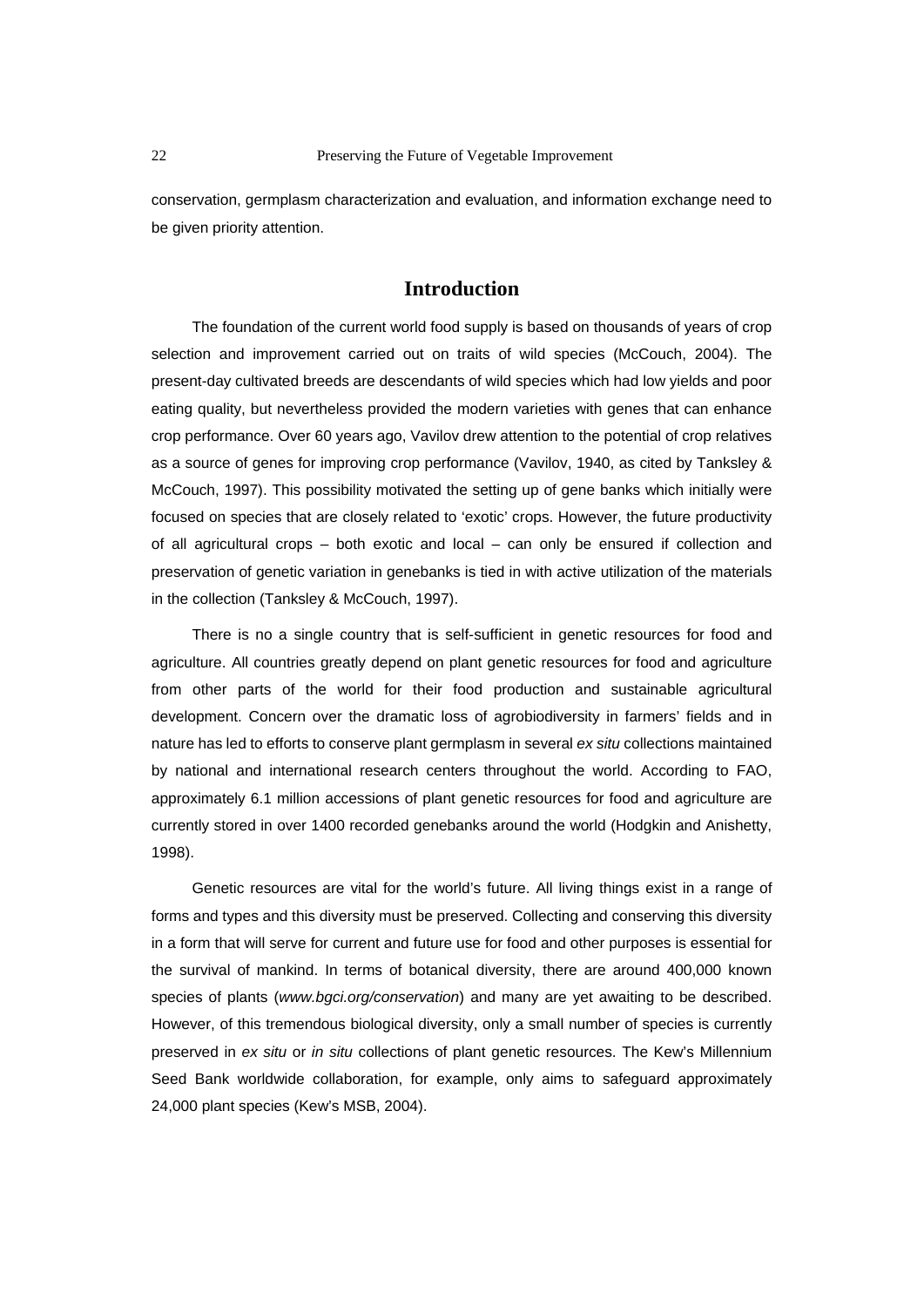#### **Issues on germplasm conservation, sharing and use**

Plant genetic resources have been collected for different reasons over the last centuries. Often collections are held for specific commercial uses, for example, the collection of cocoa genetic materials maintained by the Malaysian Cocoa Board (Carrizosa, 2004) is meant to support commercial cocoa production at a national level. Other collections have been initiated for more academic or philosophical reasons such as the collections made by Linnaeus stored in London by the Linnean Society and by Darwin, housed at the Natural History Museum, London.

In more recent times there has been increasing concern over the status of the world's plant genetic resources in relation to humanitarian, commercial, intellectual property and environmental issues. Humanitarian concerns are particularly linked to possible losses of genetic materials resulting from civil unrest (for example the civil war in Cambodia, the military conflict in Darfur, Sudan, or the religious conflict in the Mollucan islands, Indonesia). Varieties or specific, locally adapted types may be lost forever in the wake of civil unrest. In some cases it has been possible to repatriate genetic materials to their countries of origin through the use of genetic resources collections, enabling those countries to restore the natural crops and cropping patterns of the area. Some examples of these efforts are: the reintroduction of various rice varieties in Cambodia by the International Rice Research Institute (Pearce, 1998), and the repatriation of indigenous crop varieties to Afghanistan by the Future Harvest Consortium led by the International Center for Agricultural Research in the Dry Areas (*www.icarda.org*). The largest effort to repatriate local seed to date is probably the "Seeds of Hope" project, an international joint venture launched to restore agricultural biodiversity in war-torn Rwanda (CGIAR, 1996).

Commercial interests are very broad and often historically linked to patterns of human movement and needs for food, or medicinal or industrial purposes. Genetic resources have been vital in developing new and improved lines of crops and also for ensuring diversity in the human diet. High lycopene and beta carotene tomatoes, for example, provide more antioxidants and vitamin A than the regular varieties. Many of the world's medicines are derived from plants. It is reported that approximately 25% of all the world's medicines are derived from 10,000-20,000 plant species (Duke, 1993).

Ownership of traditional plant genetic resources, equitable sharing of benefits arising from their use, and emerging national plant variety protection laws are intellectual property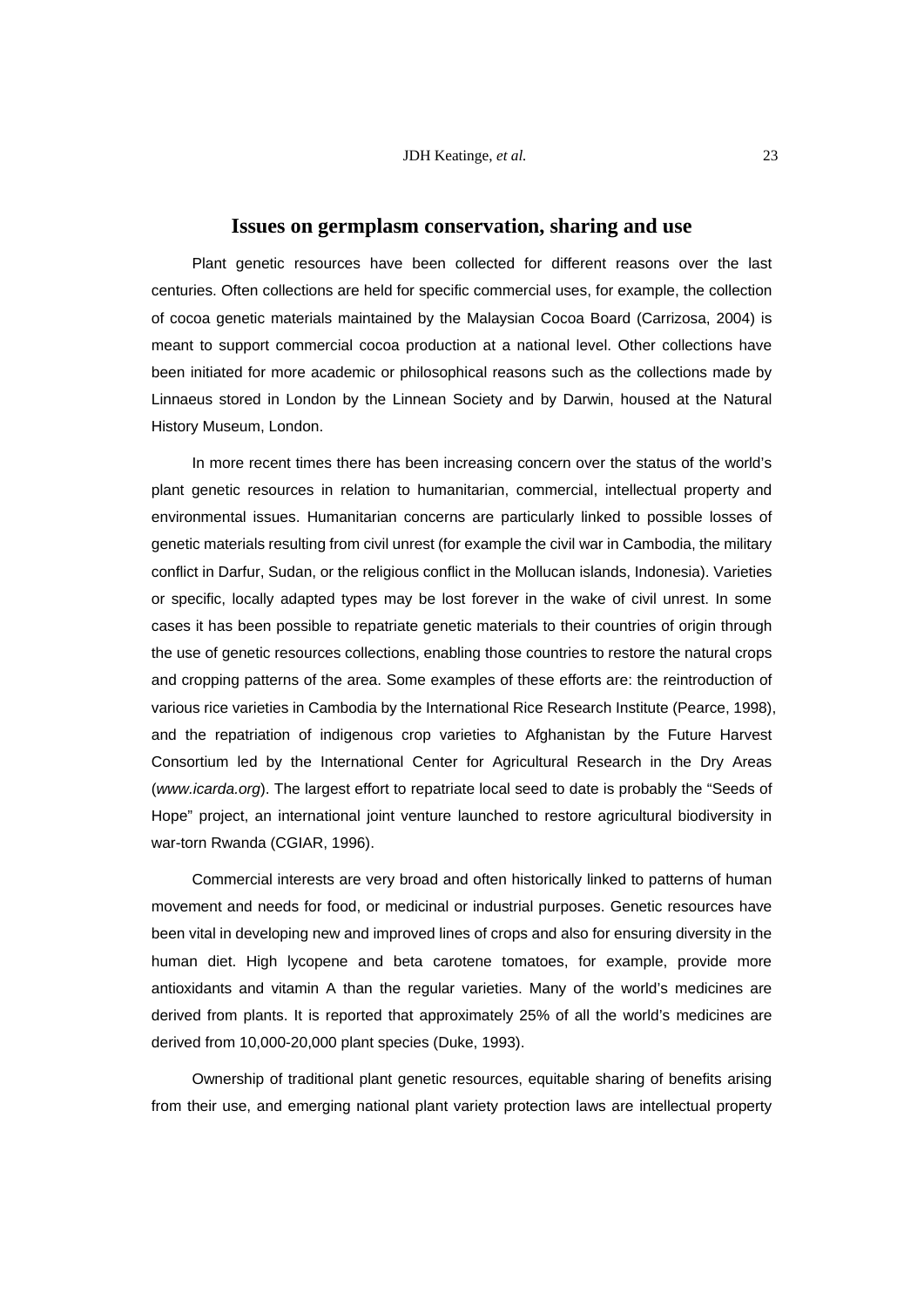issues affecting the way those resources are currently collected, exchanged and utilized. The United Nations' Convention on Biological Diversity and the International Treaty on Plant Genetic Resources for Food and Agriculture (FAO, 2001) are international agreements with the aim to ensure that plant genetic resources are conserved and remain available to mankind while recognizing sovereign rights of the countries from which the plants originated.

Environmental issues are also becoming increasingly important, as issues of climate change are discussed internationally. The impacts of climate change on natural environments could result in the loss of genetic diversity from areas which experience major environmental or climatic disturbances. Changes in seasonal variability, ambient carbon dioxide concentration, rainfall amount and distribution and air temperature will have a major impact globally. In addition, the effects of natural disasters such as the Indian Ocean's 2004 Tsunami; the 2008 earthquake in Sichuan, China, hurricane "Nargis" in Myanmar, and the monsoon flood in Bihar, India, for example, on the loss of local plant species cannot be underestimated.

# **Value of genetic resources in crop improvement**

Genetic improvement is vital for ensuring food security in an ever increasing global population. Traditional varieties or land races originated as low yielding, relatively weedy species that had undergone natural selection and farmers' selection processes for thousands of years. New varieties have been developed through conscious efforts of plant breeders who are targeting not only yield and stabilizers of yield performance (resistance to abiotic and biotic stresses) over time but also consumer preferences, whether in terms of taste, color, storability, postharvest processing attributes or nutritional values.

To a large extent, the success of any crop improvement work depends on the genetic diversity available to the breeders. The more diverse and readily available the genetic resources are, the better the chances that the genetic improvement efforts will provide the desired plant characteristics. All genetic improvement requires an existing base of genetic material which is modified using conventional plant breeding and/or molecular genetic techniques. The latter could involve application of molecular marker aided selection and/or insertion of a specific gene to produce a genetically modified variety. Examples of the genetically-modified crop include rice with high beta-carotene content and herbicide-resistant soybeans.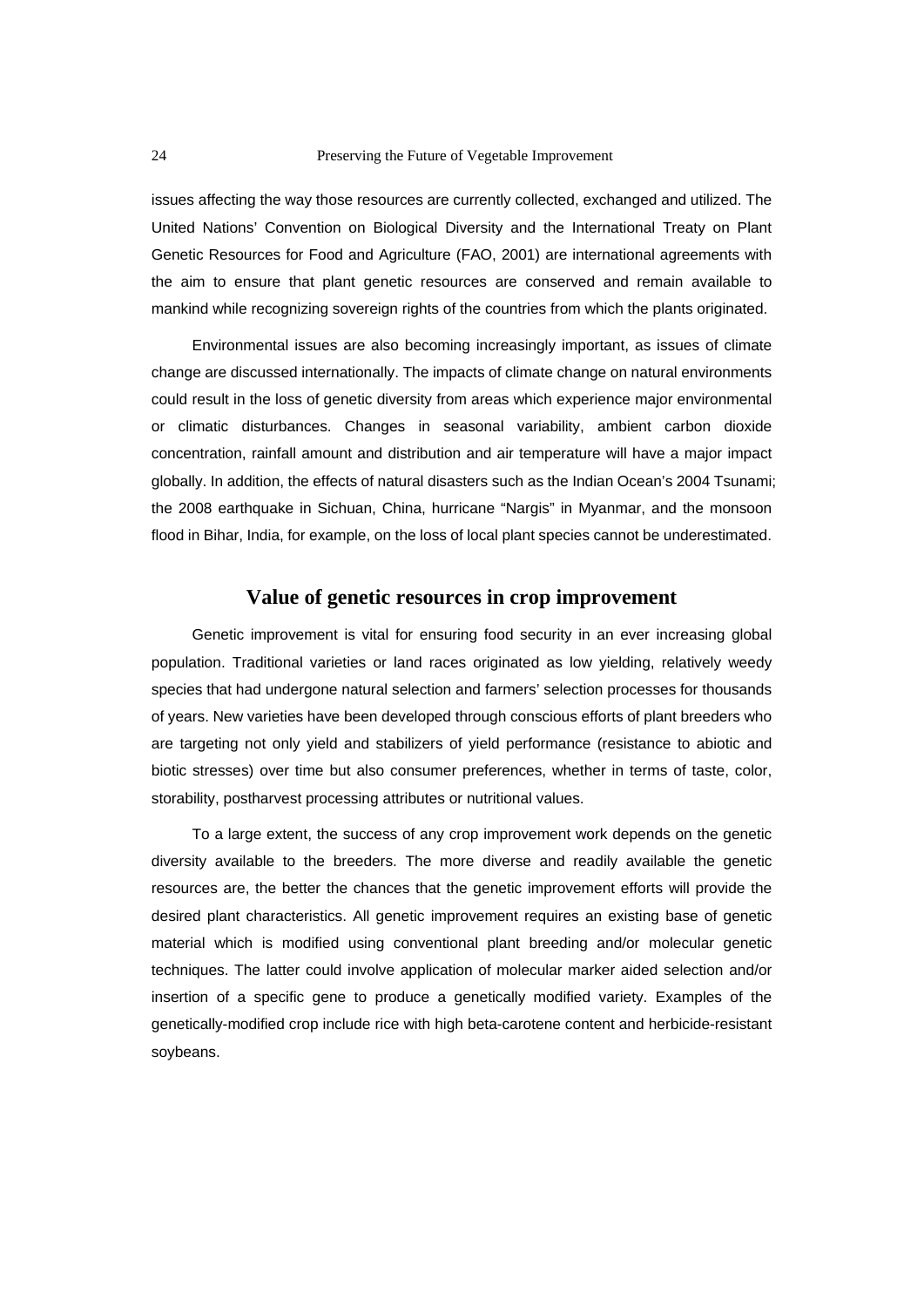The application of molecular tools to identify genes controlling specific traits in accessions of cultivated species and their wild relatives constitutes an important new role of gene banks to enhance germplasm utilization. The introgression of identified genes into genotypes with a more desirable genetic background using marker-assisted selection (MAS) has been a component of this approach (Tanksley and Nelson, 1996; Xiao *et al*., 1996; Ortiz and Engels, 2004). As an example, the MAS scheme discussed by Causse *et al*. (2001) for the transfer of the five most important QTLs involved in the organoleptic fruit quality of tomato can be mentioned.

The analysis of genetic variation in germplasm collections and the proper documentation of the number and types of useful polymorphisms provide opportunity to estimate the value of the conserved accessions and enable the gene bank to offer specific accessions with desired characteristics to plant breeders and users in general. They can then make informed choices and select only those genotypes which best fit their objectives (Ortiz and Engels, 2004).

The rate of discovery of nucleotide variation at QTLs contributing to phenotypic variation of complex traits is expected to increase with the adoption of linkage disequilibrium and candidate gene strategies for QTLs fine mapping and cloning (Rafalski, 2002; Morgante and Salamini, 2003). This approach would eliminate the requirement for structured segregating populations and genetic studies could be directly performed on the accessions deposited in the genebank (Graner *et al*., 2004). The feasibility of association mapping between DNA markers and agronomic traits has been successfully demonstrated in a genebank collection of 600 potato varieties. Highly significant association with QTLs for resistance to late blight and plant maturity was detected with PCR markers, specific to a major gene for resistance to late blight (Gebhardt *et al*., 2004).

Developing these ideas further, DNA banks may evolve as a strategic component of modern gene banks providing the basis for improved gene bank management and facilitating high throughput germplasm characterization, association genetics and marker-assisted selection. DNA samples can be exchanged much easier and at lower costs than living plant materials, without the inherent risk of spreading diseases and pests (Ebert *et al*., 2006). In addition, DNA banks may serve as reference basis for evolutionary and comparative genomic studies and may offer a complementary conservation strategy for species under threat of extinction. They can also serve as safety duplicate for the physical seed, field or in vitro collections, although it is not yet possible to regenerate plants from stored DNA.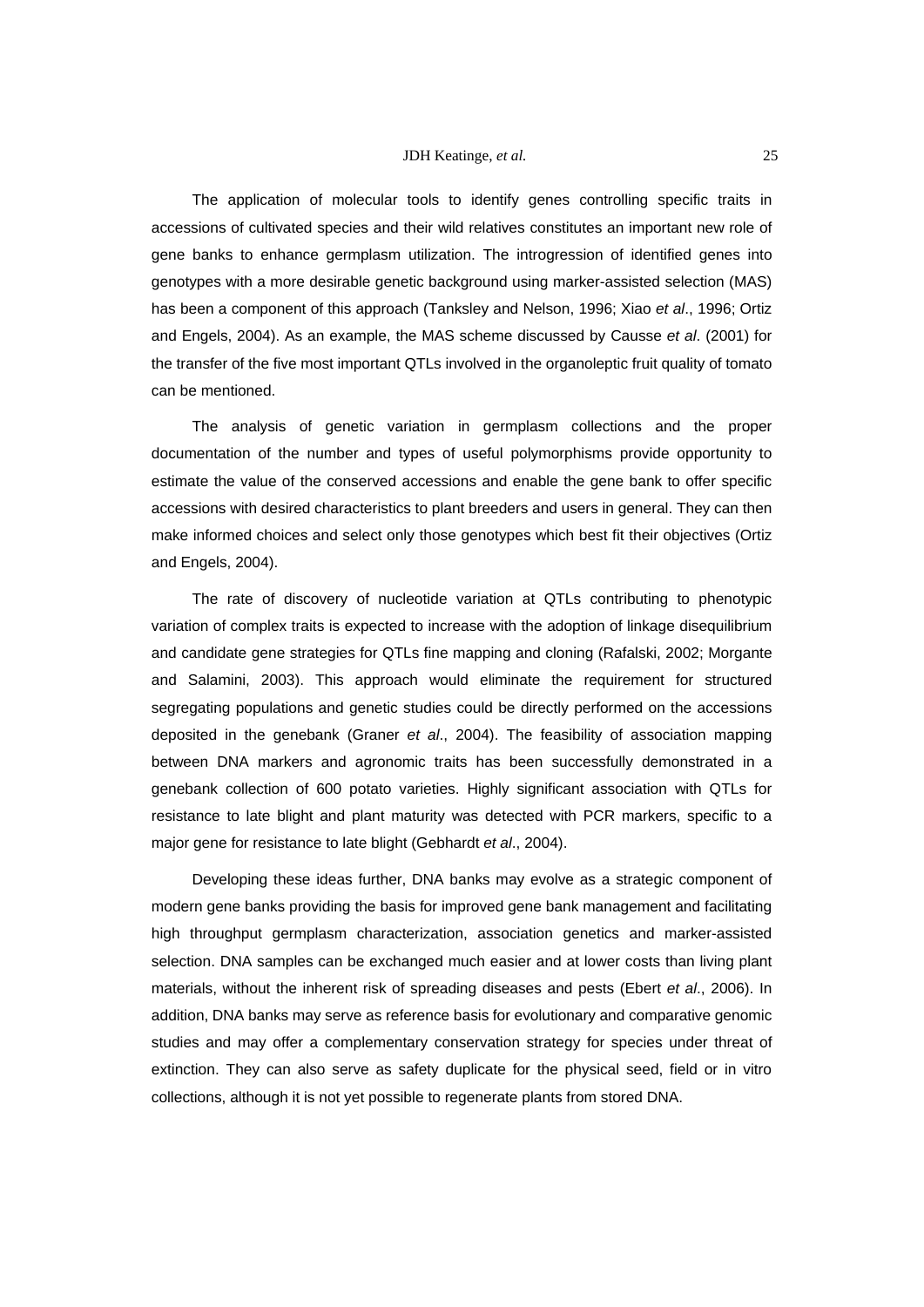### *In situ* **and** *ex situ* **conservation of genetic resources**

Genetic resources include wild and domesticated species, landraces, advanced breeding lines and improved varieties. Collecting expeditions, sharing of genetic resources between gene banks, and the assembly of advanced breeding lines and improved materials are important pillars of crop germplasm collections held in gene banks.

Conservation of genetic resources can be *in situ*, at the plant's natural habitat (e.g. Yayu-Harumu region in Ethiopia to conserve diversity of Arabica coffee, *Coffea arabica* [Abebaw and Virchow, 2003]) or *ex situ*, outside their natural habitat, such as in gene banks or botanical gardens. *Ex situ* conservation consists of a number of different methods, including seed storage, *in vitro* and cryopreservation, the maintenance of living plants in field gene banks and pollen storage. Ex situ seed collections are usually stored at +5 °C or less than 0°C for short to medium-term storage (active collections) and at approximately -18 °C or less for long-term storage (base collections). The aim of *ex situ* collections is often long term storage including safety back-up of valuable accessions at other gene banks to reduce risks of genetic erosion or complete loss due to biotic or abiotic effects or natural disasters. All forms of *ex situ* conservation offer the possibility of reintroduction of the plants into their natural habitat.

Both types of conservation have different roles. *In situ* collections are generally used to conserve species diversity within natural habitats and ecosystems where populations of plants naturally exist, while *ex situ* conservation provides opportunities for characterization, evaluation, documentation, and supply of germplasm to users and other gene banks.

There are many other criteria which must be observed to ensure longevity of the seed collections, including appropriate physiological maturity of the seeds, absence of mechanical damage, adequate seed processing and drying, good health status and purity of the seeds, low seed water content, packaging in impermeable containers or bags, low storage temperatures, periodic viability controls and rejuvenation of seed lots when viability has declined.

# **Genetic resources at AVRDC – The World Vegetable Center**

Vegetable genetic resources are a very important global asset, given that micronutrients and bioactive compounds which are important in human diet are found in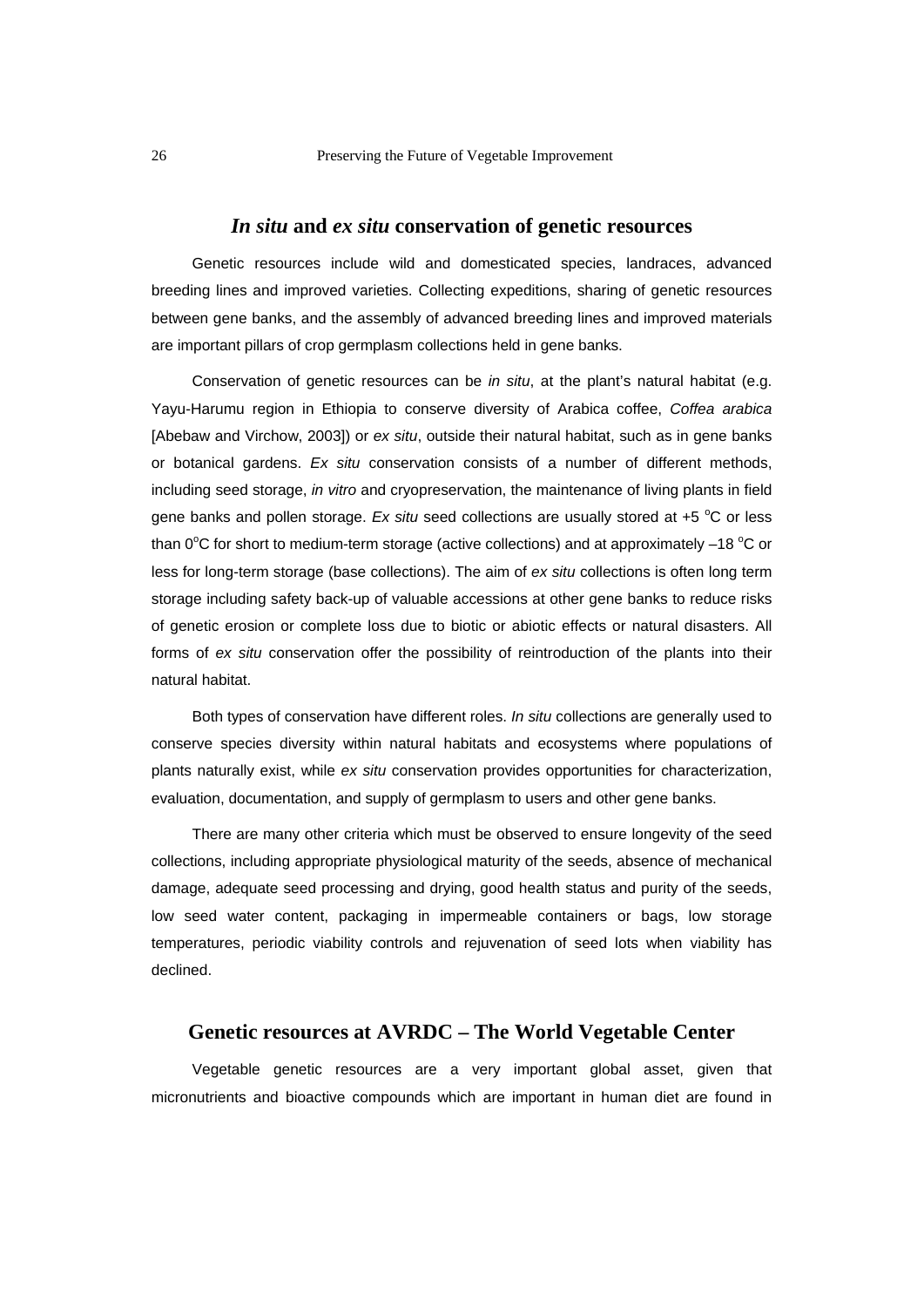vegetables. This increasing recognition of the important role of fruits and vegetables in nutrition and health has increased interest in the preservation of genetic resources to support vegetable improvement. It is particularly important to locate and conserve underutilized species and types, often known as indigenous vegetables. Indigenous vegetables include species that are native to a particular region or introduced historically to a region from other areas, such as nightshade, tropical violet and amaranth. Other vegetables such as carrot, onion or tomato, which have been grown and enjoyed in almost all regions in the world, are generally considered exotic vegetables.

Vegetable genetic resources are assembled by both the private and the public sectors. The private sector collections include collections of brassicas (China Long, Taiwan), tomatoes (Tomato Fest Organic Heirloom, USA), and various other vegetables (Sakata, Japan) whereas the public sector collections include among other vegetables, *Brassica* (2262 accessions) and tomato (approximately 5000 accessions) collections held by the US Department of Agriculture, the C.M. Rick Tomato Genetics Resource Center located at the University of California in Davis with approximate 3000 accessions, most of which are genetic mutants or wild genotypes (Mueller, 2007). The Tropical Agricultural Research and Higher Education Center (CATIE) at Turrialba, Costa Rica conserves a total of 4753 accessions of vegetable crops with cucurbits, chili pepper and tomatoes constituting the major crops. AVRDC – The World Vegetable Center conserves a total of 56,000 accessions and is therefore the world's most important gene bank for vegetable crops.

Vegetables are generally stored as true seed (e.g. eggplant, cabbage, cucumber, tomato, cucurbits, chili pepper), however some species must be maintained as vegetative propagules (such as onion, garlic and shallot).

# *Vegetable germplasm collecting*

Germplasm conserved in the Center's genebank are collected through many ways. Most of the collection came from national partners and other institutes' voluntary and requested contributions. Many friends of the Center staff became donors of traditional cultivars. While conducting research activities, scientists are not only utilizing the existing genetic resources collection, but also add to the collection from the germplasm they acquire through research projects and from results of their breeding activities. These processes of germplasm collections are invaluable, but the exact cost is difficult to estimate. In addition, there are efforts or expeditions designed specifically toward germplasm collection. An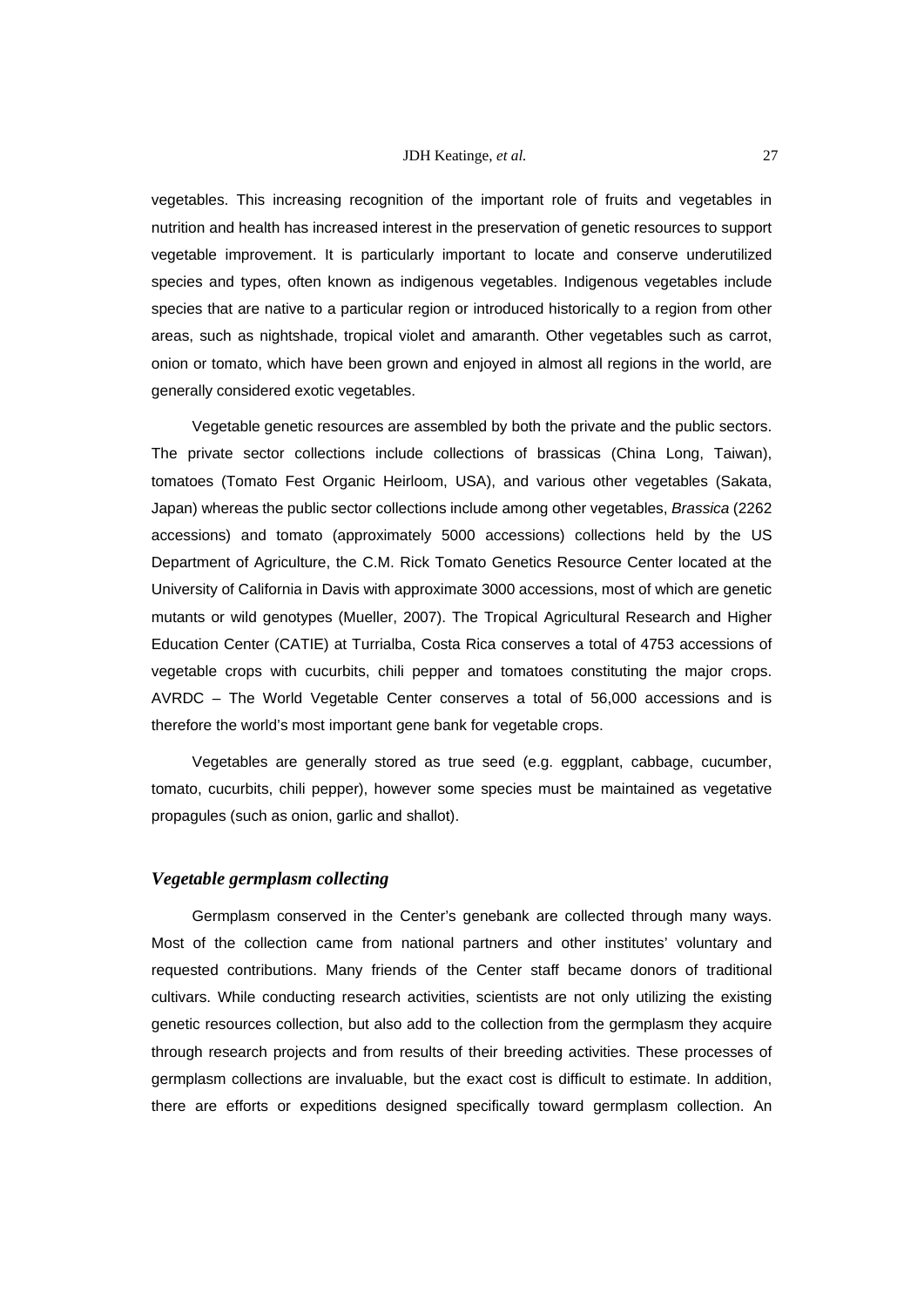example of such is the Center's ADB-funded project in Asia which successfully collected 4326 accessions of indigenous vegetable germplasm, most of them are generously contributed by farmers from various locations in eight participating countries. Germplasm collecting activities of the Center follow international agreements and national laws.

#### *Vegetable germplasm preservation*

AVRDC – The World Vegetable Center holds the world's largest non-private sector collection of vegetable genetic resources. Genetic resources from around the world are conserved at its Genetic Resources and Seed Unit (GRSU) in Shanhua, Taiwan. In addition, the Center also has a working collection and short-term storage facilities at its Regional Center for Africa in Arusha, Tanzania.

The facilities at GRSU are suitable for short- (15  $^{\circ}$ C, 40%~45% RH), medium- (0~5  $^{\circ}$ C, 40%~45% RH) and long-term (-16 to -20  $^{\circ}$ C) storage and in-vitro conservation. In addition to seed processing facilities such as cleaning, drying and packing, the genebank also maintains regeneration and experimental facilities. The gene bank conserves 394 different species from 150 countries, making it one of the largest collections of vegetable germplasm held by a single institution. The storage facilities in Arusha, Tanzania comprise mainly  $+5$  °C refrigerators for short-term storage of accessions and working collections. The Arusha collection comprises of 304 accessions of vegetable germplasm, most of which are species indigenous to Africa.

AVRDC – The World Vegetable Center also stores for safekeeping duplicate samples of vegetable germplasm collections of individual countries. In addition, the Center collections are partly safety duplicated at the Taiwan's National Plant Genetic Resources Center, the gene bank of the Ministry of Agriculture of Japan, the Philippine National Plant Genetic Resources Laboratory, the UK's vegetable gene bank in Wellesbourne, the US National Germplasm Resources Laboratory in Beltsville, and Norway's Svalbard Global Seed Vault, the last one being a black-box storage.

#### *Vegetable germplasm sharing.*

The processes of collecting, characterization and storage of the collections of vegetable germplasm held at AVRDC – The World Vegetable Center are a continuing activity. The Center's gene bank concentrates on the conservation of globally important vegetables,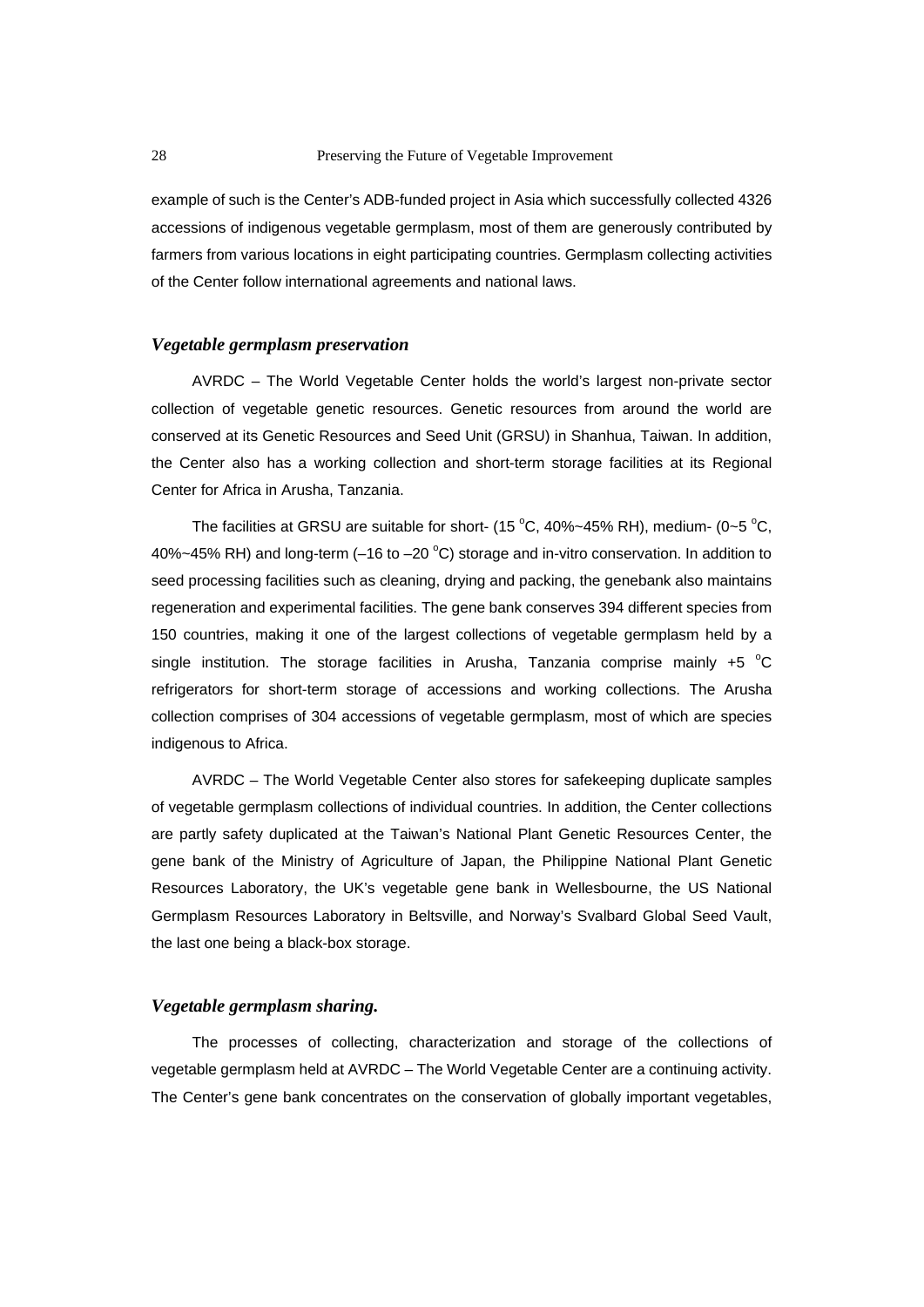and those that are important in South Asia, Southeast Asia, and Africa. Its activities are conducted using standard protocols following the internationally recognized best practices. Although the Center's gene bank's main aim is conservation, it is also utilization-oriented: its base collection is complemented with a well utilized active collection. The Center strongly believes that while the material is stored to ensure its availability in the future, it is very important that the material is used. To enhance utilization of germplasm, the Center's gene bank regularly distributes both improved and unimproved vegetable germplasm to both public and private sectors. More than 35,000 samples have been distributed over the last 10 years to government- and non-governmental organizations, public and private seed companies, and private individuals. Another 10,000 samples have been used by the Center's scientists for their research. In 2007 alone, more than 4000 samples or 25% of the 16,279 total samples of various crops distributed by the Center worldwide were accessions from this genebank. Of this number, 29% or 1298 samples went to the regional centers and the various units at Headquarters. The rest were distributed to government and nongovernmental organizations, universities, seed companies, and private individuals in over 60 countries.

# *Vegetable germplasm utilization*

Genetic diversity is the foundation of any varietal improvement program, with international crop centers serving as the modern centers of genetic diversity. Many wild relatives of cultivated plants possess better traits to withstand biotic and abiotic stresses than its cultivated counterpart. These wild species, however, lack the characteristics that are sought for human needs and use, such as fruit size, organoleptic traits, or shelf-life. Screening of diverse germplasm from international centers for desirable agricultural attributes is a valuable breeding endeavor. Selected materials can be used directly as varieties or parents in breeding programs.

At the Center's headquarters, resistance to Anthracnose (*Colletotrichum* spp.) in pepper (*Capsicum* spp.) was sought in an extensive survey of the Center's *Capsicum* germplasm collection, and a small number of promising accessions in *Capsicum chinense* (e.g. PBC932) and *Capsicum baccatum* (PBC80 and PBC81) were identified. The resistance was transferred into *Capsicum annuum* via interspecific hybridization and several backcrosses, utilizing a micro-injection screening protocol also developed by the Center. The gene controlling this resistance has been tagged using AFLP methods, and improved SCAR markers are currently being developed. Beginning in 2003, at least five resistant lines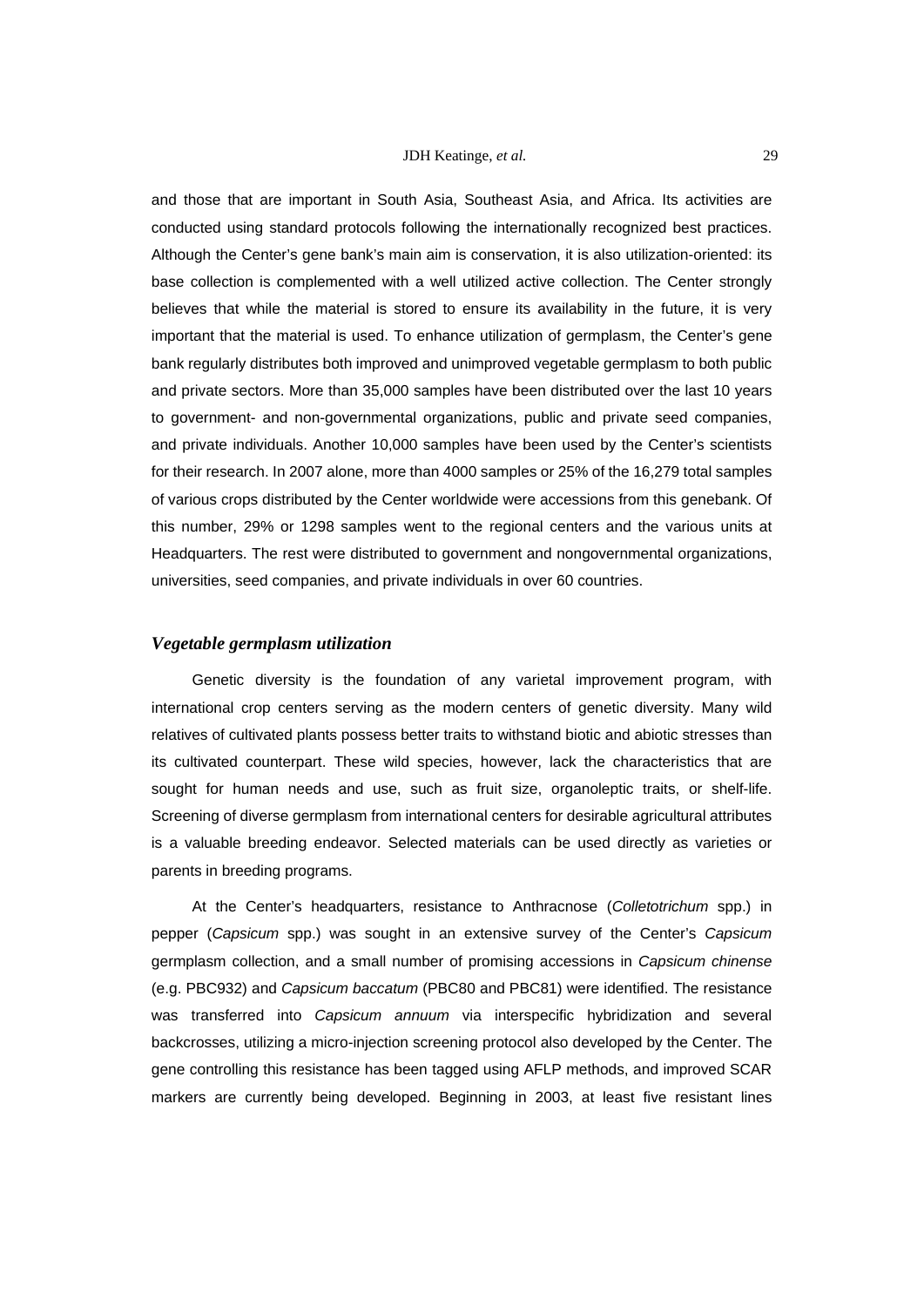incorporating this resistance factor have been bred by the Center, and made available to interested researchers.

The wild tomato species *Solanum pimpinellifolium* is highly resistant against bacterial wilt caused by *Ralstonia solanacearum*, but its fruit size is very small and it has poor horticultural traits. The resistance genes from *S. pimpinellifolium* were incorporated into a cultivated recipient parent and a highly resistant commercial tomato variety, Hawaii 7997 was produced (Hanson *et al*., 1998). *S. pimpinellifolium* is one of many wild species being used at the Center for breeding activities, aimed to produce varieties with better characteristics.

The Center recently screened over 100 lines of *Capsicum annuum* originating from Costa Rica and maintained in the GRSU collection, for resistance to damage from aphid (*Myzus* spp.). Six lines were identified that display damage levels of less than 10% the trial average. At the Center's Asian Regional Center, 611 mungbean accessions have been screened for resistance to bruchid (*Callosobruchus chinensis*), a destructive storage insect pest that bores inside and feeds on bean pods. Seven accessions with moderate to highly resistant reaction to bruchid have been identified. All these accessions can be requested from the Center by vegetable breeders.

As part of the Center's okra breeding activity in West Africa, 68 lines of okra (*Abelmochus esculentus*) from the Center's genebank together with 76 accessions introduced from the National Plant Germplasm System, Griffin, Georgia, and USA were characterized; seeds were increased and evaluated for general adaptation in Niger during the rainy season of 2008. Promising lines will be selected and crossed with small-fruited *A. manihot*.

Some other genes which have been mined and incorporated into the Center's vegetable lines include heat tolerant genes in Chinese cabbage and yellow leaf curl virus resistance genes in tomato. There are also advanced breeding lines of major vegetable crops that are tolerant to flooding and drought and are efficient in nitrogen-use.

#### *Documentation and information sharing*

AVRDC Vegetable Genetic Resources Information System (AVGRIS) is the computer-based information system developed and maintained by AVRDC's genebank staff to facilitate the daily maintenance and use activities. It links all gene bank operations associated with germplasm conservation and management. The information system is used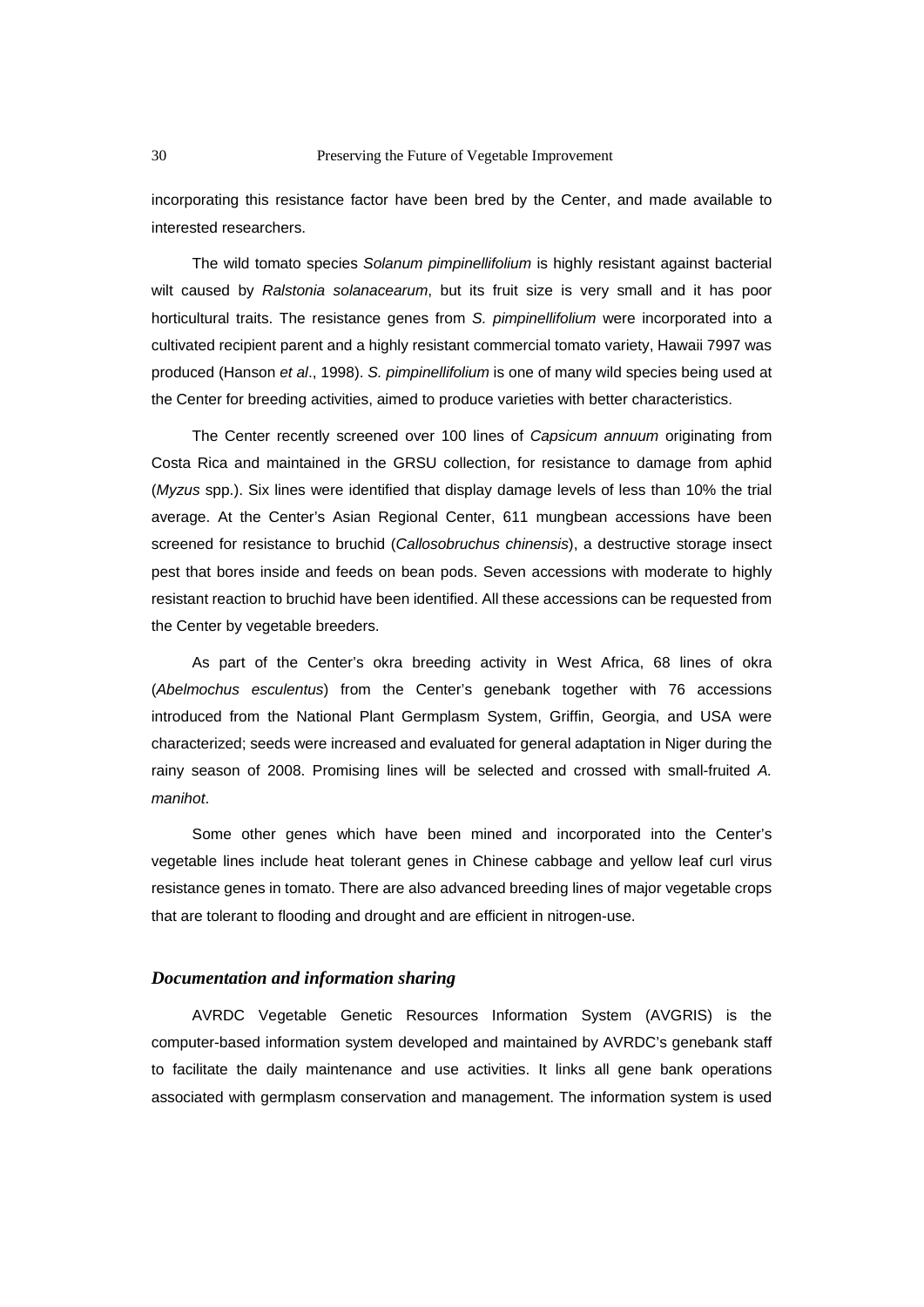in the recording, storing and maintenance of germplasm data, such as passport, characterization and seed inventory data. More importantly, it provides direct access to information pertaining to the accessions in the gene bank through the internet.

Information of the Center's genetic resources on AVGRIS is available through the internet (*www.avrdc.org*). These genetic resources maintained by AVRDC in-trust are considered as international public goods and are provided on agreement with the terms of the Center's Material Transfer Agreement.

# **Meeting the needs of the future**

The availability of genetic materials in the gene bank provides a wealth of opportunities for the Center to be well positioned in tackling problems of pests and diseases as well as issues of climate change and extreme weather events in vegetable production. It underlines the importance of maintaining the Center's Genetic Resources and Seed Unit for the preservation of vegetable genetic resources diversity and to enhance its utilization for food and nutritional security.

The Center's Genetic Resources and Seed Unit is funded through contributions to the Center as an international research and development center. Funding is both from the unrestricted core funds and from designated donor-funded projects. An annual budget of approximately US\$ 450,000 is needed to run and maintain the Genetic Resources and Seed Unit at the Center's Headquarters in Taiwan. The Genebank Manager supervises nine regular staff and 5~10 field laborers to manage the day to day operation of the gene bank. The storage facility in Tanzania is managed by three staff and five laborers with an annual budget of approximately US\$ 150,000. The personnel cost comprises of more than 80% of the annual budget. Greenhouse and laboratory operations for regeneration, characterization, seed multiplication, etc., take up about 7%~8% of the annual cost. The infrastructure, operation cost for electricity, water, and its maintenance come next, followed by cost of packing and shipping for distribution and to backup the collection. Data base maintenance and its accessibility are another very important part of the gene bank operation involving two technical staff to keep the information up-to-date.

The establishment of international agricultural research centers dealing with important crops (AVRDC – The World Vegetable Center, International Rice Research Institute, Centro Internacional de Mejoramiento de Maiz y Trigo, International Crops Research Institute for the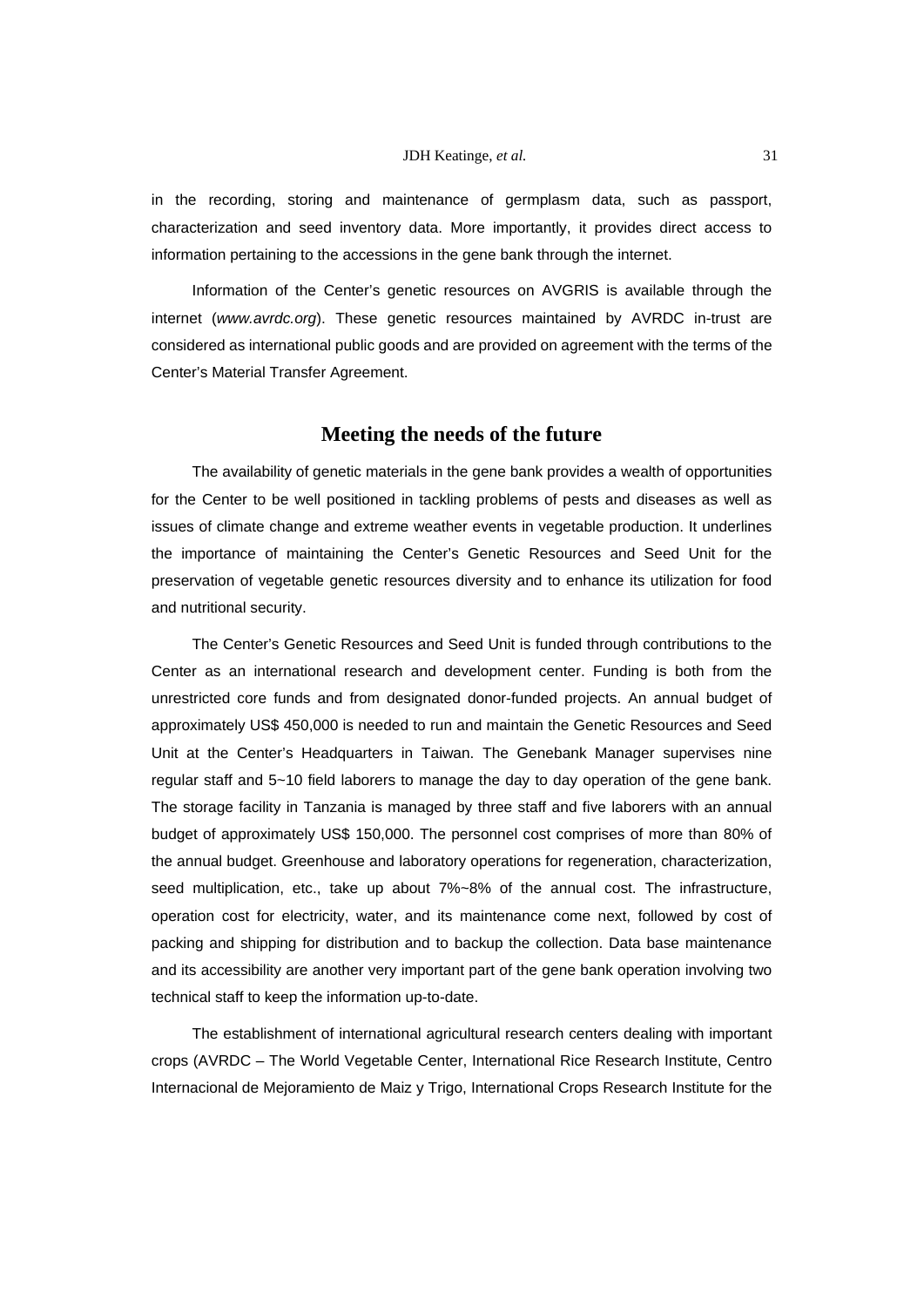#### 32 Preserving the Future of Vegetable Improvement

Semi-arid Tropics, and Centro International de Agricultura Tropical, to mention a few) has led to worldwide efforts on genetic resources conservation, sharing and utilization for center-mandated crops. Today, the gene banks of these international centers are the primary sources of crop germplasm for valuable traits for adaptation, stability and human health. To secure the future of variety improvement programs for food and agriculture of all nations, like vegetable variety improvement, there is a need to sustain and expand the gains in crop genetic resources conservation programs of international centers that hold these resources in-trust for the world community. Germplasm collecting in less accessible areas should be done to avoid genetic erosion due to rapid urbanization, civil unrests and/or drastic global climate change. International gene bank capacities for medium to long-term conservation, germplasm characterization and evaluation, and information exchange should be given priority attention.

# **References**

- Duke, J.A. 1993. Medicinal plants and the pharmaceutical industry. p. 664-669. *In*: J. Janick and J.E. Simon (eds.), New Crops. Wiley, New York.
- Abebaw D and D Virchow. 2003. The Microeconomics of Household Collection of Wild Coffee in Ethiopia: Some Policy Implications for *In-situ* Conservation of *Coffea arabica* Genetic Diversity. Fourth Bioecon worksop on the economics of biodiversity conservation. 28-29 August. Venice, Italy.
- Carrizosa S., B.B. Stephen, B.D. Wright and P.E. McGuire. 2004. Accessing Biodiversity and Sharing the Benefits: lessons from implementing the Convention on Biological Diversity. IUCN Environmental Policy and Law Paper no. 54. Cambridge, the UK.
- Causse, M., L. Leconte, N. Baffert, P. Duffé, and F. Hospital. 2001. Marker-assisted selection for the transfer of QTLs controlling fruit quality traits into tomato elite lines. Proc. Int. Symp. On Molecular Markers. Acta Hort. 546: 557-564.
- CGIAR. 1996. 25 Years of Food and Agriculture Improvement in Developing Countries.
- Ebert, A.W., J.L. Karihaloo, M.E. Ferreira. 2006. IX. Opportunities, limitations and needs for DNA banks. *In*: De Vincente, M.C. (ed.). DNA banks – providing novel options for genebanks? Topical Reviews in Agricultural Biodiversity. International Plant Genetic Resources Institute, Rome, Italy, pp. 61-68.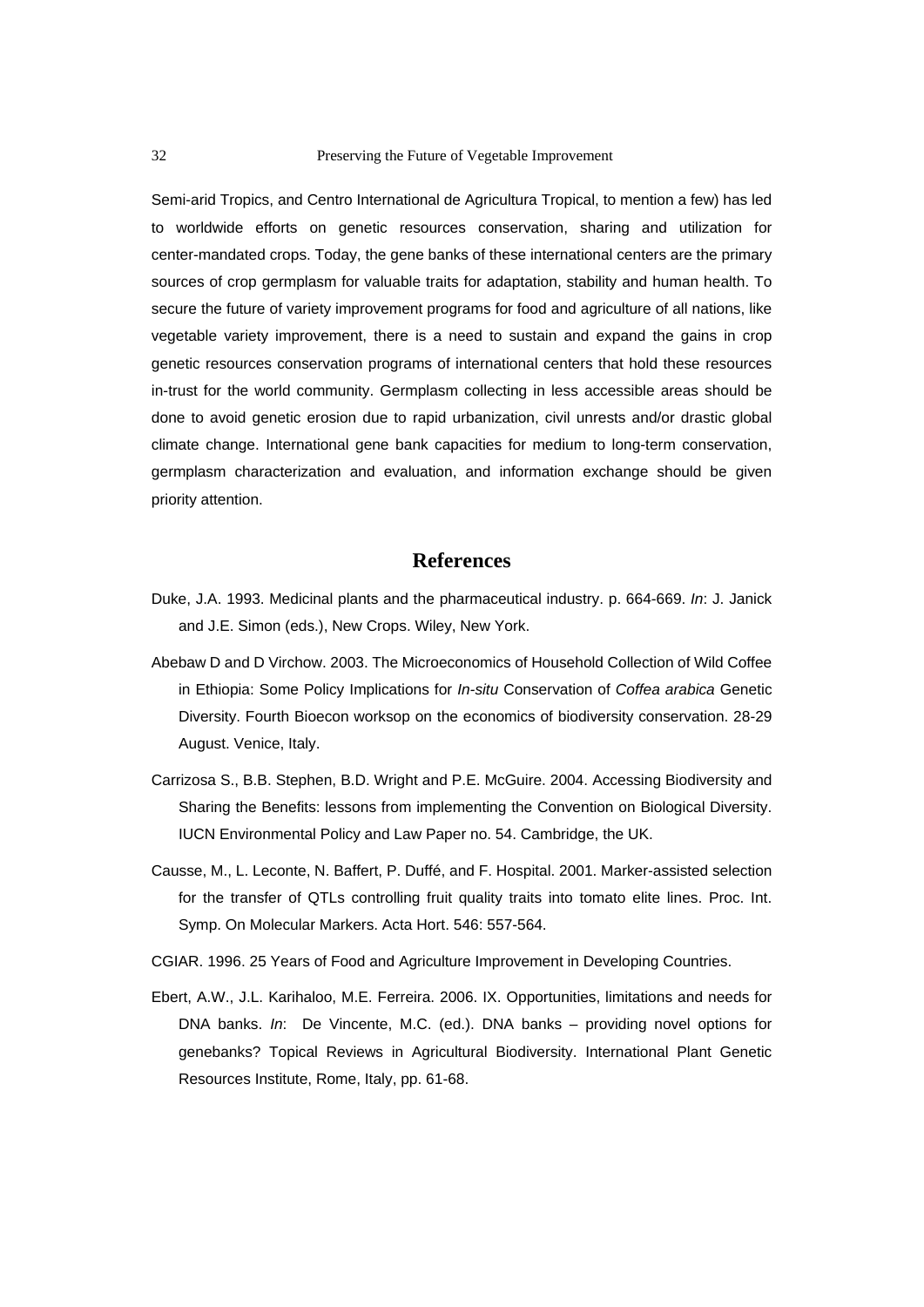- FAO. 2001. Adoption of the International Treaty on Plant Genetic Resources for Food and Agriculture and Interim Arrangements for its Implementation. Conference Resolution 3/2001. Adopted on 3 November 2001.
- Gebhardt, C., A. Ballvora, B. Walkemeier, P. Oberhagemann, and K. Schüler. 2004. Assessing genetic potential in germplasm collections of crop plants by marker-trait association: a case study for potatoes with quantitative variation of resistance to late blight and maturity type. Molecular Breeding 13: 93-102.
- Graner, A., K.J. Dehmer, T. Thiel, and A. Bömer. 2004. *In*: De Vicente, M.C. (ed.). The Evolving Role of Genebanks in the Fast-developing Field of Molecular Genetics. Issues in Genetic Resources No. XI, August 2004. International Plant Genetic Resources Institute, Rome, Italy, p. 26-32.
- Hanson, P. M., O. Licardo, Hanudin, J. F. Wang, and J. T. Chen. 1998. Diallel analysis of bacterial wilt resistance in tomato derived from different sources. Plant Dis. 82: 74-78.
- Hodgkin T. and M. Anishetty. 1998. Plant Genetic Resources and Seed Relief Background Papers. IPGRI. Rome, Italy.
- McCouch, S.R. 2004. Diversifying selection in Plant Breeding. PLoS Biol 2(10): p347.
- Morgante, M. and F. Salamini. 2003. From plant genomics to breeding practice. Current Opinion in Plant Biotechnology, 14 (2): 214-219.
- Mueller, K. 2007. The tomato and its relatives. (online). Consulted 26 September 2008. Available at *http://www.kdcomm.net/~tomato/Tomato/tax.html*.
- Ortiz, R. and J. Engels. 2004. III. Genebank management and the potential role of molecular genetics to improve the use of conserved genetic diversity. *In*: De Vicente, M.C (ed.). The Evolving Role of Genebanks in the Fast-developing Field of Molecular Genetics. Issues in Genetic Resources No. XI, August 2004. International Plant Genetic Resources Institute, Rome, Italy, p. 19-25.
- Pearce, F. 1998. Refugee Crops Return to Cambodia. *In*: New Scientist magazine issue 2155 p.21, 10 October 1998.
- Persley, G.J. 2000. Agricultural Biotechnology and the Poor: Proethean Science. *In*: G.J. Persley and M.M. Lantin, Editors, 2000. Agricultural Biotechnology and the Poor: Proceedings of an International Conference, Washington, D.C., 21-22 October 1999. Consultative Group on International Agricultural Research, Washington, D.C. p. 3-21.